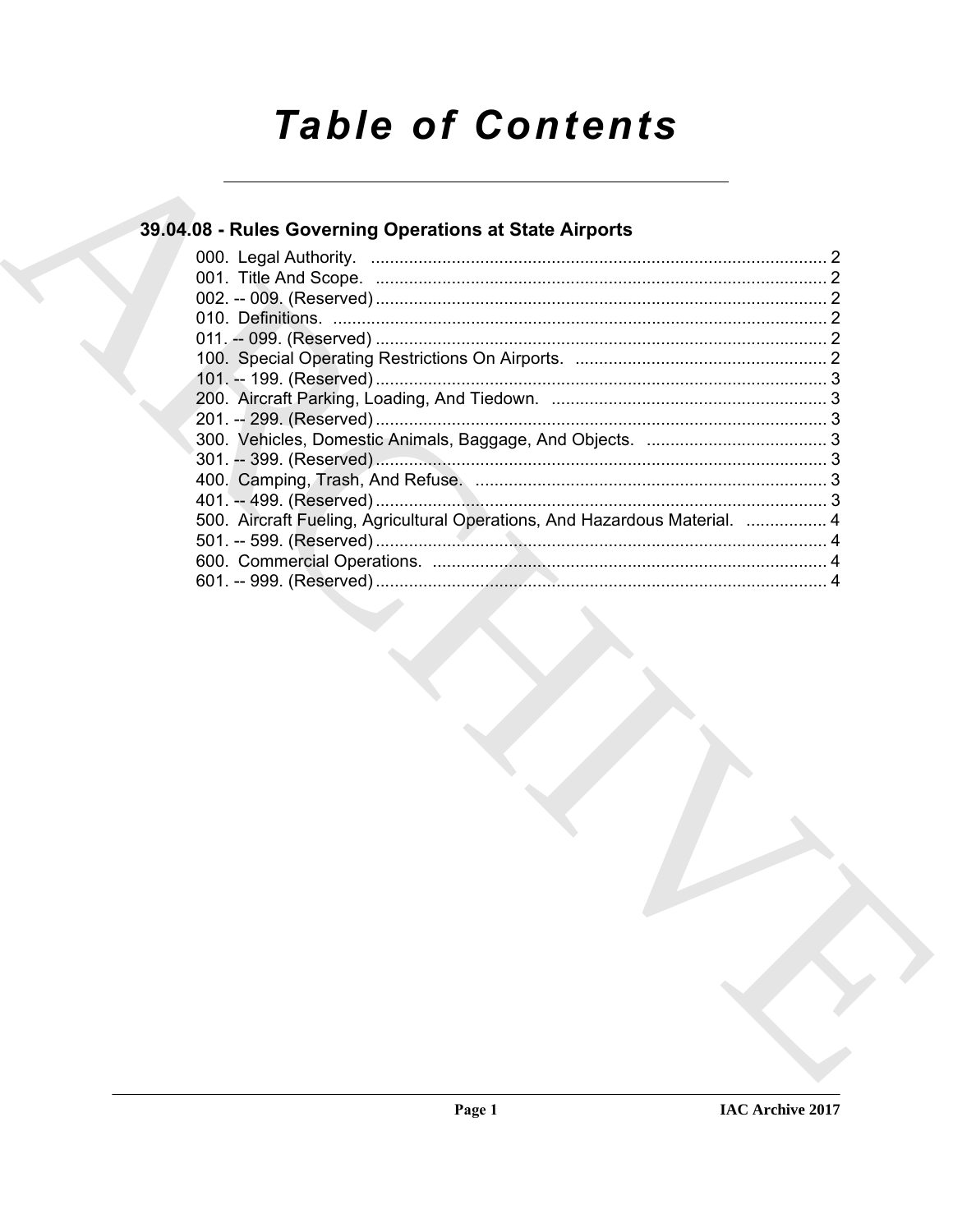#### **IDAPA 39 TITLE 04 CHAPTER 08**

#### **39.04.08 - RULES GOVERNING OPERATIONS AT STATE AIRPORTS**

#### <span id="page-1-1"></span><span id="page-1-0"></span>**000. LEGAL AUTHORITY.**

Under the authority of Section 21-111, Idaho Code, the following rule has been promulgated by the Idaho Transportation Board. Violators of state law and these rules are subject to the penalties specified in Sections 18-7031, 18-7033 and 21-121, Idaho Code.

#### <span id="page-1-2"></span>**001. TITLE AND SCOPE.**

**33.64.05 - RULES GOVERNING OPERATIONS AT STATE AIRPORTS<br>
THE LEGAL ALTIFORITY 21 111, Ideas Cos. Be following rule has been principalized by the Idea<br>
1980-1980-1981 (111 Addission of the following rule has been promoted** This rule of operation is established to provide for public safety and convenience and welfare on state airports. When questions arise concerning interpretation or applicability of a rule, aviation safety shall be the paramount concern. Protecting and serving the public, and the protection of property shall likewise govern the interpretation and application of this rule. (7-1-97) application of this rule.

#### <span id="page-1-3"></span>**002. -- 009. (RESERVED)**

#### <span id="page-1-7"></span><span id="page-1-4"></span>**010. DEFINITIONS.**

<span id="page-1-8"></span>**01. Aircraft Parking Area**. A designated site constructed on an airport with or without aircraft chains or ropes for the purpose of parking unattended aircraft. (7-20-89) tiedown chains or ropes for the purpose of parking unattended aircraft.

**02. Airport**. Any area of land which is owned, leased, or otherwise under the control of, and operated by the Division of Aeronautics, Idaho Transportation Department, designed and set aside for the landing and takingoff of aircraft. The boundaries are generally defined by fences or a recorded legal property description. (1-2-93)

<span id="page-1-13"></span><span id="page-1-12"></span><span id="page-1-11"></span><span id="page-1-9"></span>**03. Commercial Operations**. Those operations for business profit which are based on a State airport.  $(1-2-93)$ 

**04. Division**. The Division of Aeronautics of the Idaho Transportation Department, including its officers and employees.

**05. Fueling**. Any procedure which involves the addition or removal of fuel from aircraft fuel tanks or the transfer of fuel from or into tanks, barrels, or bladders. (1-2-93)

<span id="page-1-14"></span>**06. Hazardous Material**. Any material or substance as defined by Sections 49-109(3), 39-4403(7) and 4407, or 39-6203(9), Idaho Code. (7-20-89) (14), 39-4407, or 39-6203(9), Idaho Code.

**07. Loading Area**. A site designated on an airport for the purpose of loading or unloading passengers and cargo and facilitating the access of designated vehicles. (7-20-89)

<span id="page-1-17"></span><span id="page-1-16"></span><span id="page-1-15"></span><span id="page-1-10"></span>**08. Runway**. An airport surface designed specifically for the takeoff and landing of aircraft. (7-20-89)

**09.** Vehicle. Any motorized vehicle excluding aircraft and including, but not limited to, highway ile. truck, bus, van. trailer, motorcycle. ATV, recreational vehicle, or snowmobile. (1-2-93) automobile, truck, bus, van, trailer, motorcycle, ATV, recreational vehicle, or snowmobile.

**10. Camping Area**. Any site designated for camping and identified by the placement of picnic tables, barbecue stoves or appropriate signing. (7-1-97) fire pits, barbecue stoves or appropriate signing.

#### <span id="page-1-5"></span>**011. -- 099. (RESERVED)**

#### <span id="page-1-18"></span><span id="page-1-6"></span>**100. SPECIAL OPERATING RESTRICTIONS ON AIRPORTS.**

The Division may establish special operating restrictions on an airport to assure the safety and convenience of users and the general public when special events or temporary or seasonal factors warrant. Such special restrictions shall be issued in writing at least ten (10) days prior to their effective date and published as a NOTAM (Notice to Airmen). Special restrictions shall also be conspicuously posted on the airport. When practical, the Division may advise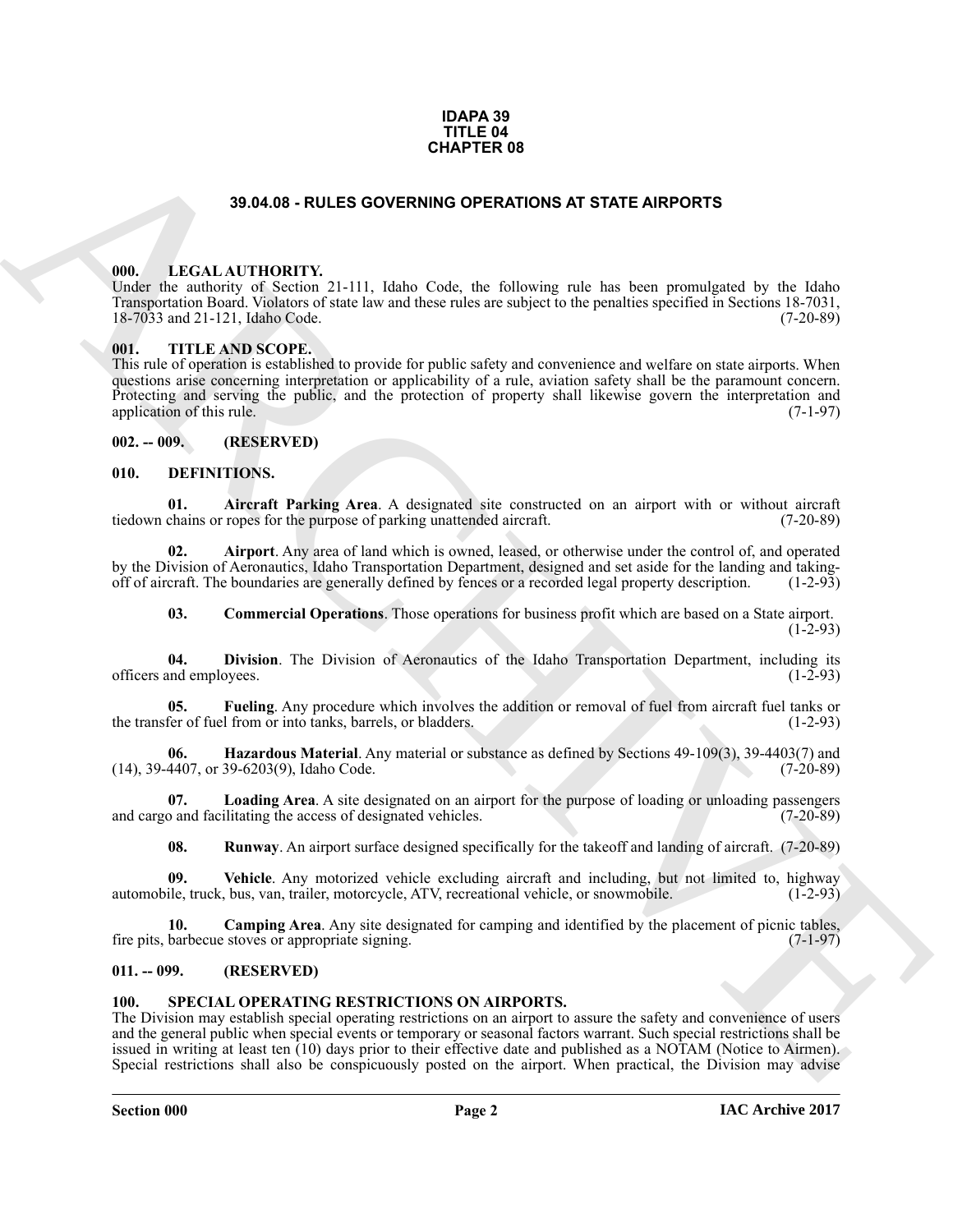principal users of the airport of the special restrictions. (1-2-93)

#### <span id="page-2-0"></span>**101. -- 199. (RESERVED)**

#### <span id="page-2-7"></span><span id="page-2-1"></span>**200. AIRCRAFT PARKING, LOADING, AND TIEDOWN.**

For the state of the state of the state of the state of the state of the state of the state of the state of the state of the state of the state of the state of the state of the state of the state of the state of the state Aircraft that are loading and unloading on state airports shall be parked in the available designated aircraft parking or loading areas. In the event such designated areas are fully occupied, pilots shall park so as to remain clear of the defined runway. All unattended aircraft shall be tied down when tiedowns are available. Persons parking their aircraft where tiedowns are not available shall secure their aircraft with portable tiedown devices, or use other positive means of restraining their aircraft which will assure that their aircraft will not damage other aircraft or property. Aircraft will not remain tied down on an airport in excess of one (1) month without the approval of the Division. (1-2-93)

#### <span id="page-2-2"></span>**201. -- 299. (RESERVED)**

#### <span id="page-2-14"></span><span id="page-2-3"></span>**300. VEHICLES, DOMESTIC ANIMALS, BAGGAGE, AND OBJECTS.**

<span id="page-2-18"></span>**01. Parking**. No person shall operate or park any vehicle on an airport without prior approval of the Division. Vehicles authorized on an airport will not be operated on the runway or parked so as to occupy or block designated tiedowns or loading areas, except that temporary parking necessary for actual loading or unloading of baggage or objects is allowed if no hazard is thus created. Vehicles shall be parked only in designated parking areas.

 $(1-2-93)$ 

<span id="page-2-16"></span>**02. Domestic Animals**. No person shall allow any domestic animal on an airport, taxiway or adjecent camping area without its being on a leash beyond the minimum time necessary for the loading or unloading of such animal into or from an aircraft without prior approval of the Division. (3-23-98)

<span id="page-2-17"></span>**03.** Livestock. No person shall allow livestock to graze on airport property without permission from the Division. (1-2-93) the Division.  $(1-2-93)$ 

<span id="page-2-15"></span>**04. Domestic Animal Droppings**. No person shall allow domestic animal droppings to be left on an loading area or in an adiecent camping area. airport, a loading area or in an adjecent camping area.

<span id="page-2-19"></span>**05. Unattended Objects or Baggage**. No person shall place any unattended objects or baggage in a tiedown area when such placement creates a hazard, or restricts aircraft parking in such a way that displaced aircraft create a hazard. (7-20-89) create a hazard.

#### <span id="page-2-4"></span>**301. -- 399. (RESERVED)**

#### <span id="page-2-8"></span><span id="page-2-5"></span>**400. CAMPING, TRASH, AND REFUSE.**

<span id="page-2-9"></span>**01.** Camping. No person shall camp on an airport except in designated camping areas without prior of Division employees. (7-1-97) approval of Division employees.

**02.** Camping Limits. No person is permitted to use a camping area adjacent to an airport for more than fourteen (14) consecutive days, however this time limit may be extended by Division employees when existing camp area vacancies exist.

<span id="page-2-12"></span><span id="page-2-11"></span><span id="page-2-10"></span>**03. Fires**. No campfires or open flame camp stoves are allowed within fifty (50) feet of aircraft.

 $(7-20-89)$ 

**04. Trash and Refuse**. All persons on an airport shall place their trash, garbage, and refuse in designated containers or shall otherwise remove it from the airport. (7-20-89)

<span id="page-2-13"></span>**05. Trash Disposal**. No person shall deposit their trash on an area adjacent to an airport. (7-20-89)

#### <span id="page-2-6"></span>**401. -- 499. (RESERVED)**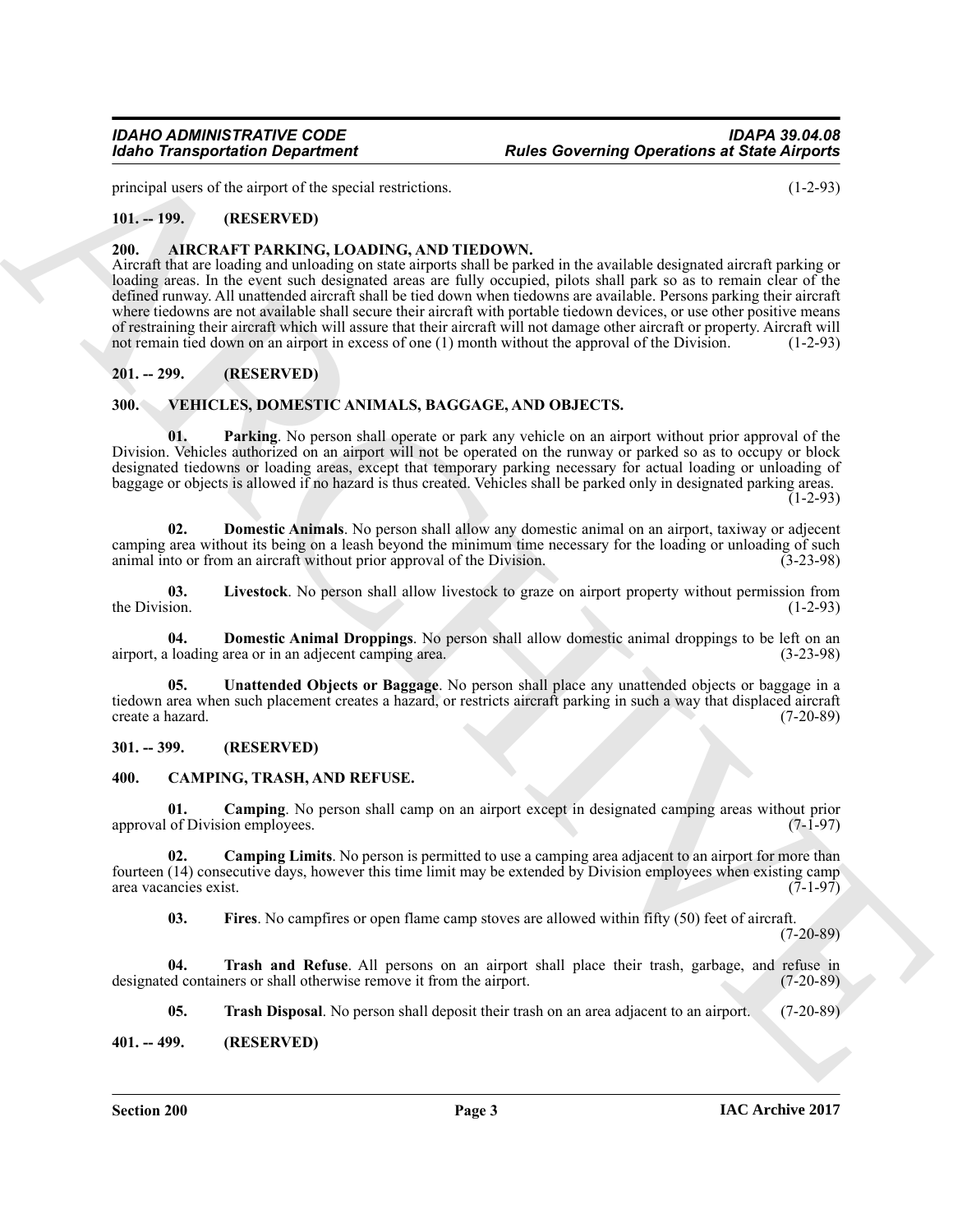#### <span id="page-3-4"></span><span id="page-3-0"></span>**500. AIRCRAFT FUELING, AGRICULTURAL OPERATIONS, AND HAZARDOUS MATERIAL.**

<span id="page-3-6"></span><span id="page-3-5"></span>**01. Fueling Procedures**. Any person performing aircraft fueling on an airport shall obtain and read a copy of the refueling procedures published by the Division and shall conduct fueling in accordance with these procedures. All persons shall comply with any airport restrictions issued by the Division in connection with recognized fire danger conditions. (1-2-93)

Kohno Transportation Department<br>
SUM CANTER UPLE UNE OPERATIONS AND HEATER CONTROL SUPERVIEWS CONTROL TO THE CONTROL SUPERVIEWS CONTROL SUPERVIEWS ARE CONTROL TO THE CONTROL SUPERVIEWS CONTROL TO THE CONTROL SUPERVIEWS C **02. Aerial Application Operations**. No person shall perform aerial spraying, dusting, or other aerial chemical application operations from an airport without making formal application to and receiving an approved operational agreement from the Division (IDAPA 39.04.06, "Rules Governing Commercial and Through-the-Fence Operations and Hanger Construction at State Airports"). Any person spilling, dumping, or disposing of any hazardous, toxic, or otherwise dangerous or offensive substance on an airport shall be responsible for the full cost of the cleanup, disposal, and administrative costs to the Division necessitated by removal of the substan the cleanup, disposal, and administrative costs to the Division necessitated by removal of the substance.

#### <span id="page-3-1"></span>**501. -- 599. (RESERVED)**

#### <span id="page-3-7"></span><span id="page-3-2"></span>**600. COMMERCIAL OPERATIONS.**

<span id="page-3-9"></span>**01. Operational Agreement**. No person shall conduct any commercial or business operations from an airport without making formal application to and receiving an approved operational agreement issued by the Division (IDAPA 39.04.06, "Commercial and Through-the-Fence Operations and Hanger Construction at State Airports").

 $(1-2-93)$ 

<span id="page-3-8"></span>**02. Airport Use**. No approved commercial operation on an airport by persons or firms engaged in shall be deemed to have priority over any public or other commercial use of such airport. (7-20-89) business shall be deemed to have priority over any public or other commercial use of such airport.

#### <span id="page-3-3"></span>**601. -- 999. (RESERVED)**